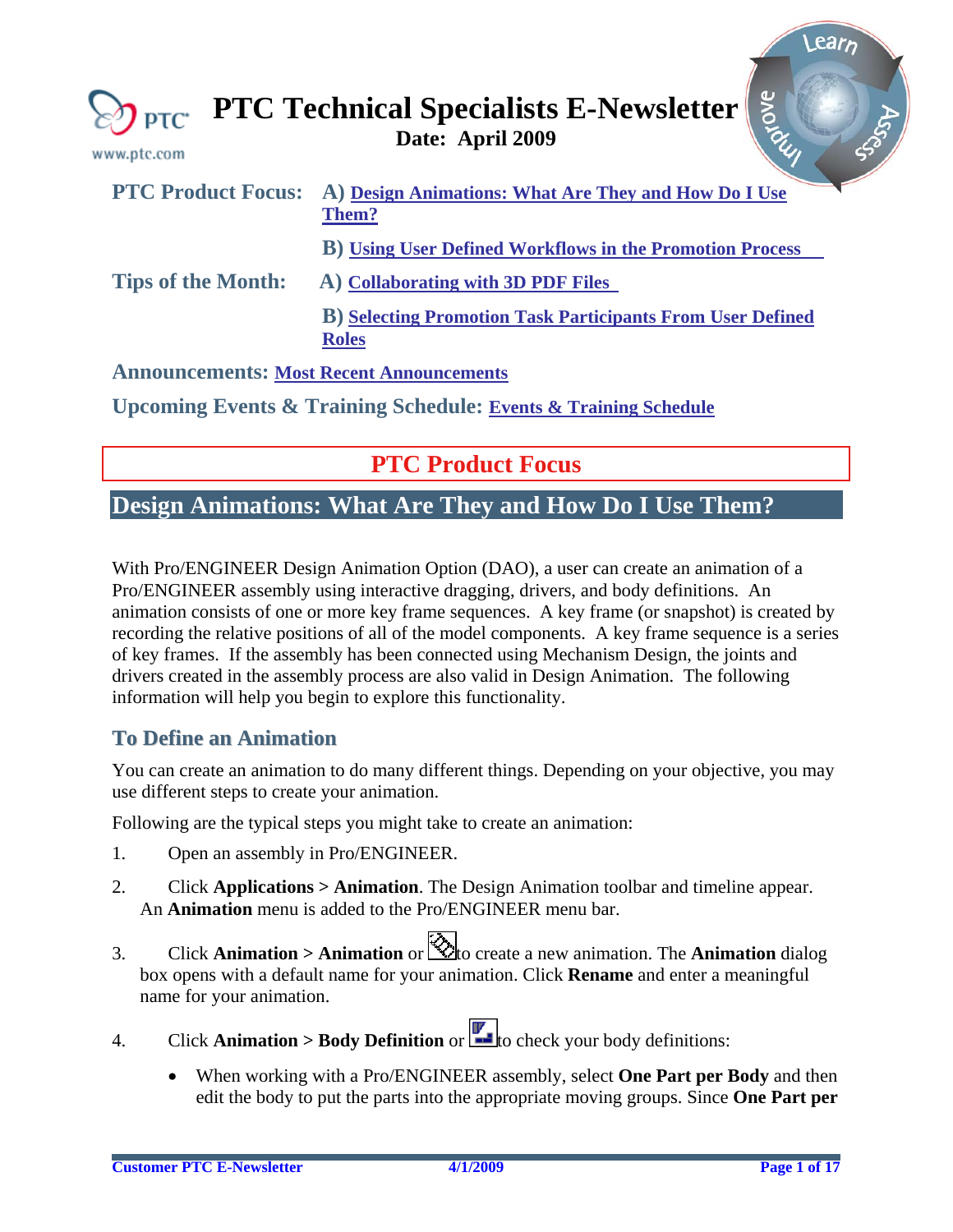**Body** empties the ground body of parts, make sure to edit the ground body and reassign ground parts to it.

• When working with a Mechanism Design assembly, make sure that the bodies are properly defined.



- 5. Next, define animation components:
	- Click **Frame Sequence** to create key frame sequences to specify general movement. Click  $\mathbb{C}$  to move bodies to specific positions and take snapshots. Design Animation will interpolate between these key frames to produce a smooth animation.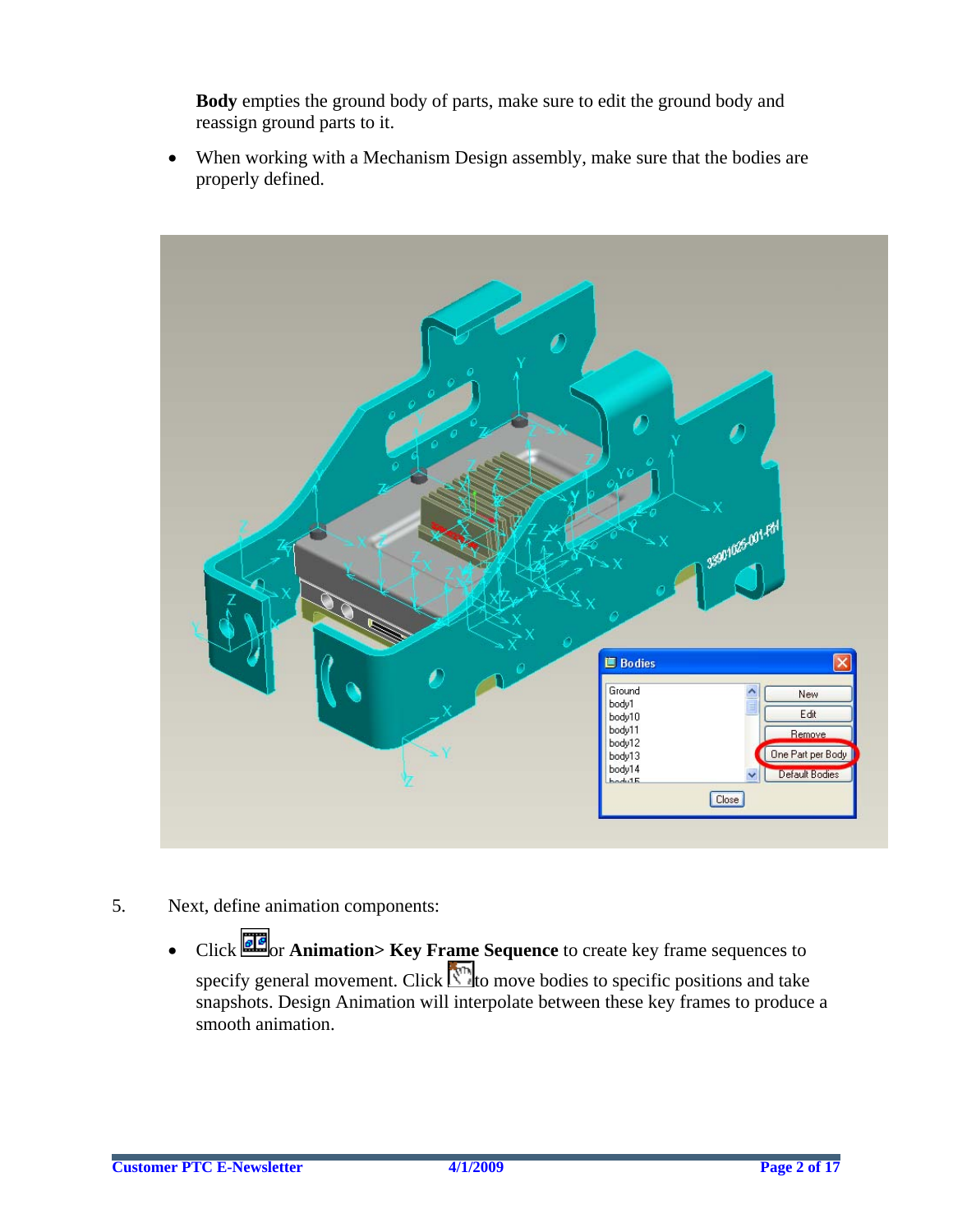### *About the Animation Timeline*

Use the timeline window to view and manipulate the animation events. Once an event is defined, it must be on the timeline in order to be included in the animation. Use the commands on the **Animation** menu to create or edit events or right-click any of the timeline events and select a command from the shortcut menu.

- The default length and duration of a new animation timeline is 10 seconds.
- To zoom into an area, select **View > Timescale Zoom in** and draw a box around the area.
- To change the duration of an animation, double-click on the time scale and change the animation time domain.

The following figure shows a timeline with three key frame sequences, a body lock, an event, a connection status change, and a subanimation.



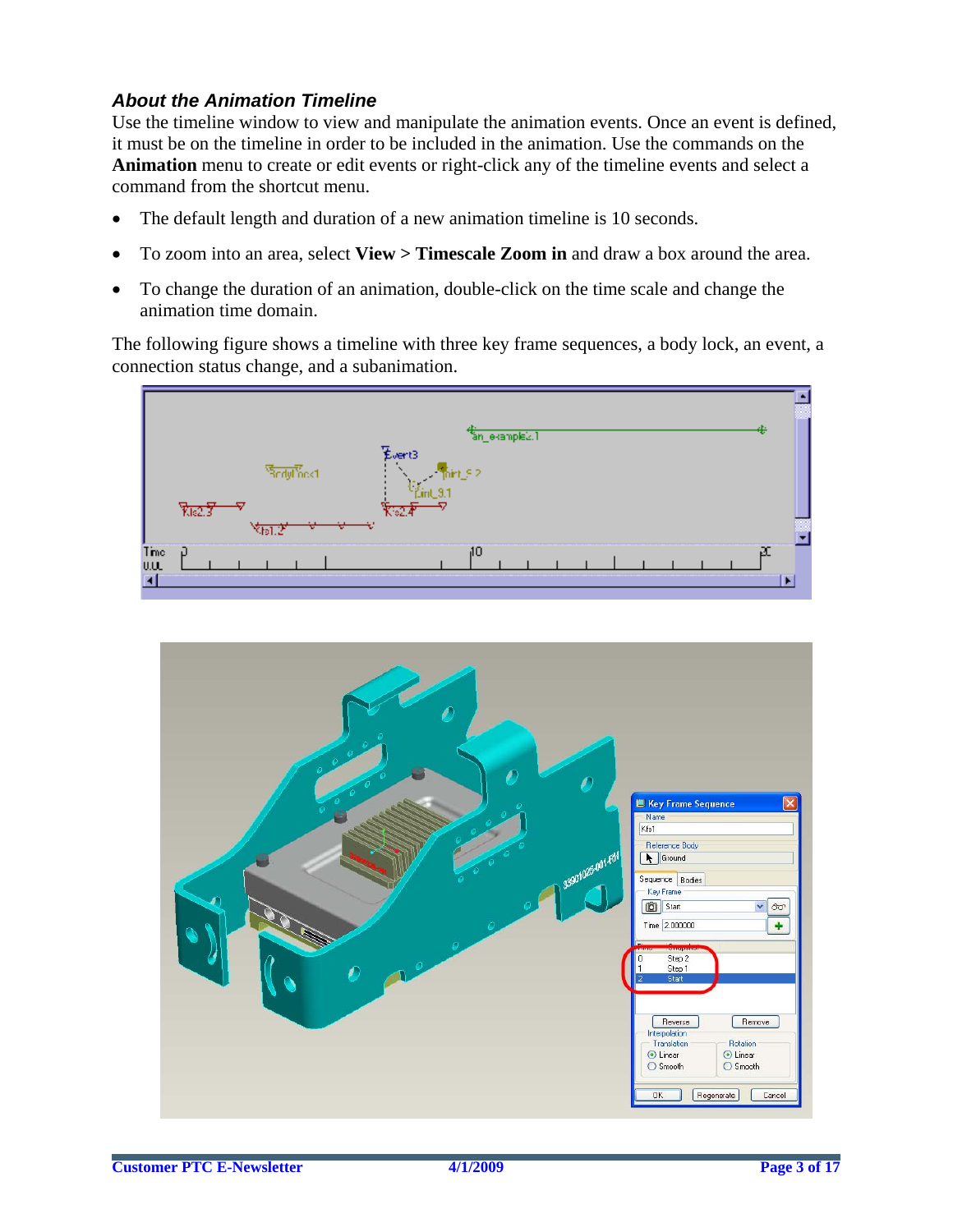Click **Or Animation > Servo Motor** to define servo motors and create specific movement between bodies connected by motion axes or between geometric entities.

6. Add the servo motors and key frame sequences to the timeline if they are not already present. Any components included on the timeline form the basis of your animation. Edit the timeline length and increments, the length of the servo motor or key frame sequence, and the relative timing of all components in the timeline by right-clicking and choosing the appropriate

command from the shortcut menu or by clicking  $\mathbb Q$  to edit a selected component.

7. If body locking, events, or connection status have not been included in the timeline, you can add them now:

• Click **T**or **Animation > Lock Bodies** to fix a group of bodies relative to each other for a specified part of the animation.

|             | <b>ill</b> Lock Bodies |
|-------------|------------------------|
| Name        |                        |
|             | BodyLock1              |
|             | Lead Body              |
|             |                        |
|             | <b>Follower Bodies</b> |
|             | Select follower bodies |
|             |                        |
|             |                        |
|             |                        |
|             |                        |
|             | Remove                 |
|             | <b>Start Time</b>      |
| Value 0.0   |                        |
| After Start |                        |
|             | <b>End Time</b>        |
|             | Value 10.000000        |
| After Start |                        |
|             | Close<br>Apply         |

- Change the connection status to help assemble or disassemble your model. If you are working with key frame sequences, click  $\mathbb{C}$  to change the connection status in the **Drag** dialog box while dragging bodies to position them, and then take snapshots.
- To edit servo motors, right-click a selected servo motor, then choose **Edit Definition** from the shortcut menu, or click  $\mathcal{L}_{\text{or}}$  **Animation > Connection Status**.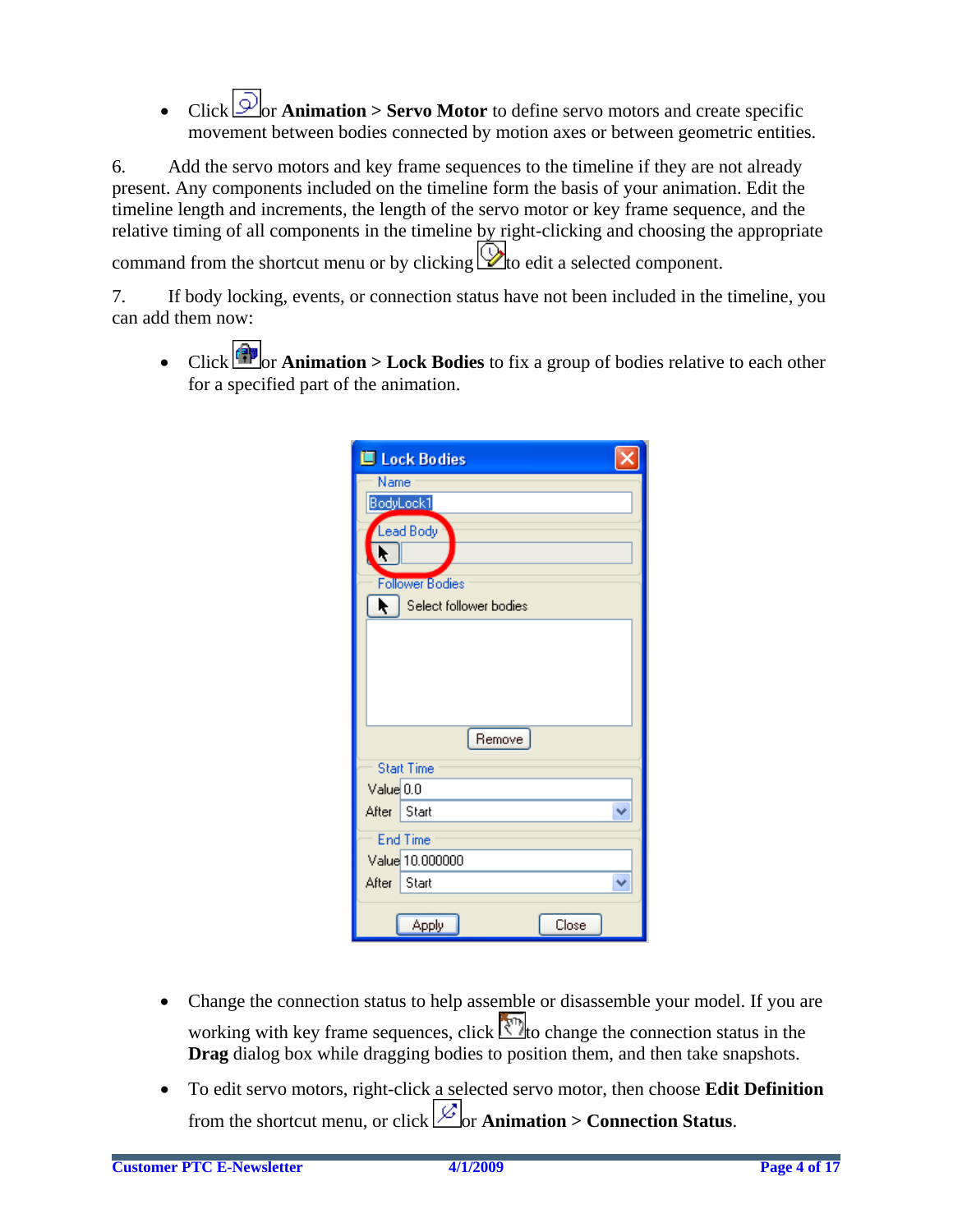# $Click$  Animation > Event to define a specific sequence of events.

8. Once everything has been defined, click  $\Box$  or **Animation > Start**. The **Run** dialog box opens. The model moves as specified by the animation components in the timeline, and the timeline shows the progress of the animation.

9. If the animation does not run as expected:

- Make sure that your mechanism is not overconstrained. For example, check that a servo motor and a key frame sequence do not require conflicting positions.
- Try increasing the number of time steps by clicking **Tools > Time Domain**.

10. Click  $\bigcup_{n=1}^{\infty}$  **Animation > Playback** to run the animation again and change the speed or direction, or to check for interference and other results.



11. Click  $\begin{bmatrix} \frac{1}{2} \\ 0 \end{bmatrix}$  or **Animation > View @ Time** to define views along the animation to display model orientations and magnifications.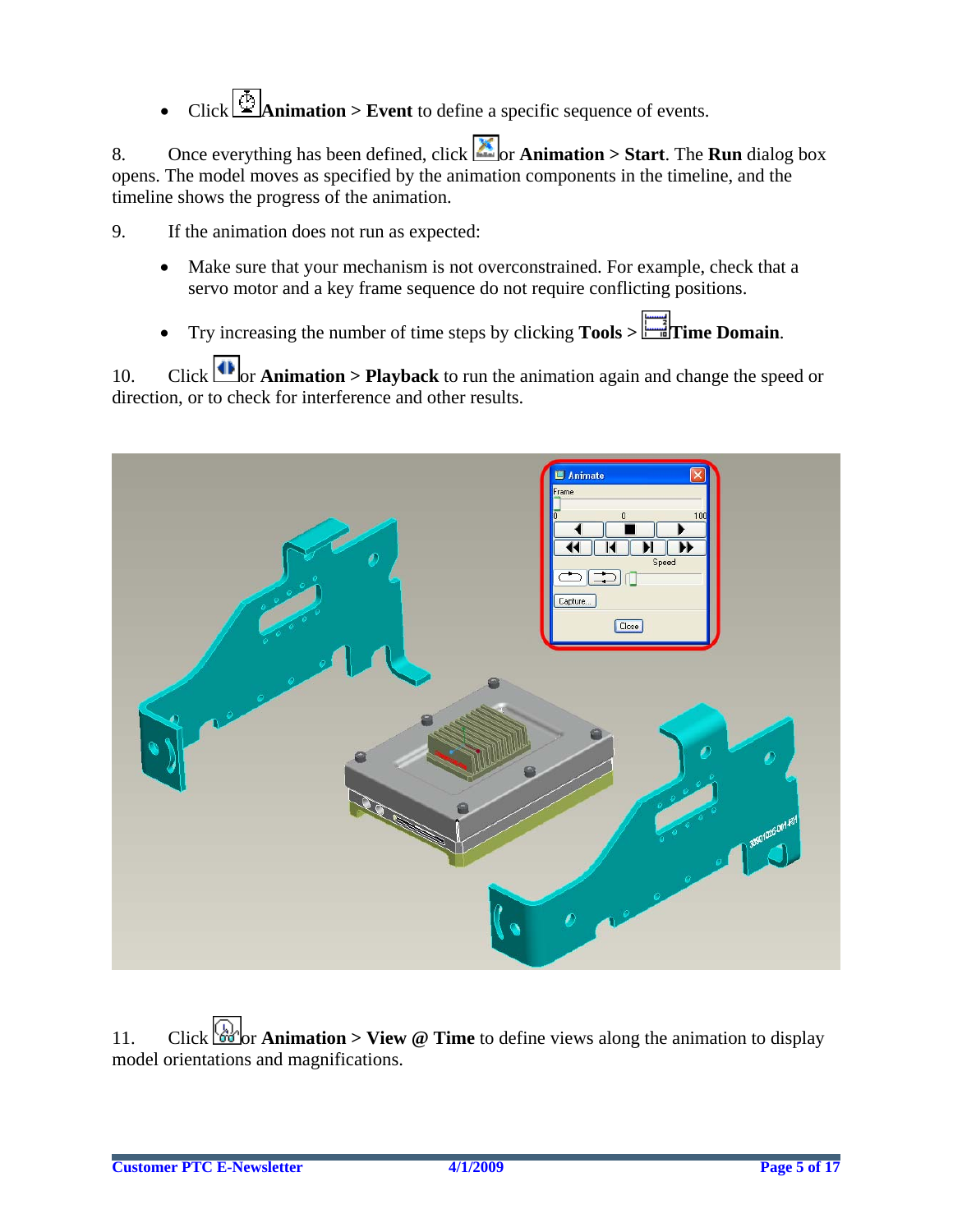

12. Click **Tools** >  $\frac{1}{200}$ **Animation Interpolation** to choose an interpolation method for your views.

13. Click **or Animation > Display @ Time** to specify component displays along the animation for your assembly components.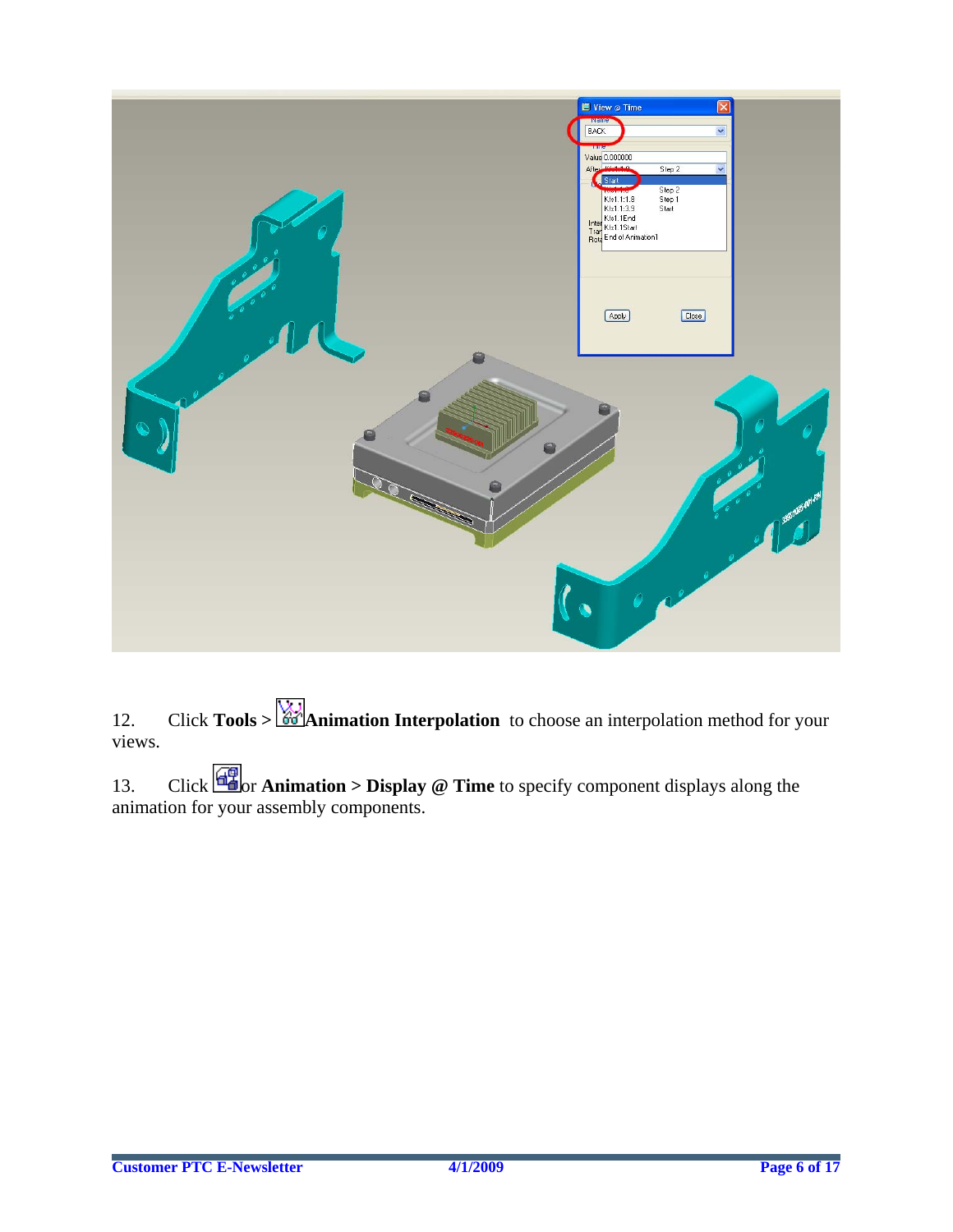

14. Click  $\Box$  or **Animation > Playback** to rerun the animation and view results.

15. Click **File > Save** to export the animation as a .fra file and save it with the model's .asm file, or click **CAPTURE** on the **Playbacks** dialog box to save your results as an.mpeg, .avi,.jpeg, .tiff, .bmp, or .pba file.

# Summary:

Use Design Animation to coordinate the components of an animation sequence and play back an animation.

Click **Application > Animation** to invoke the Design Animation option. A timeline window appears below the graphics window, and a toolbar appears below the Pro/ENGINEER toolbar. You can run, create, and manage your animation using the menu commands, the toolbar buttons, or the timeline window.

You can use Design Animation to do the following: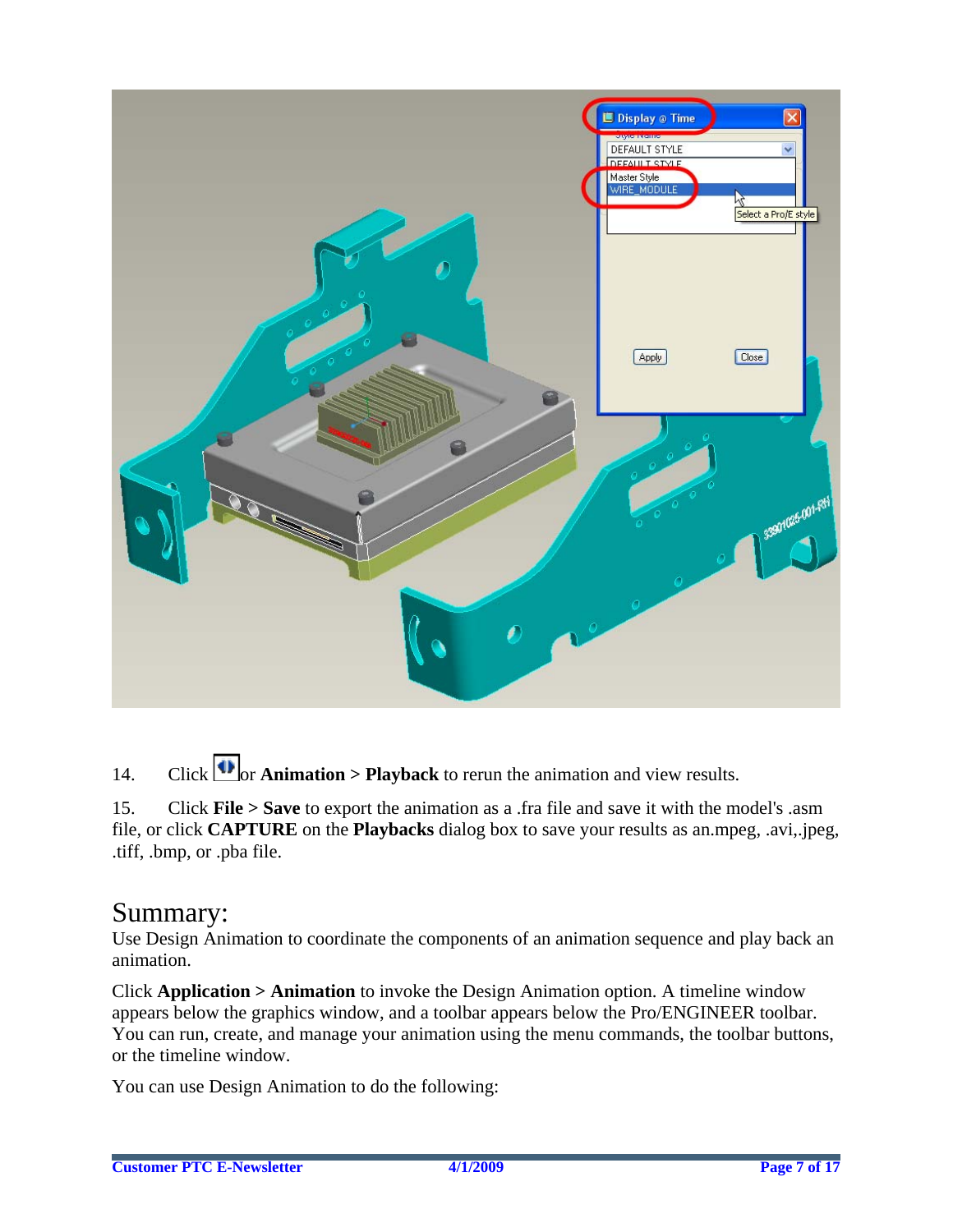- <span id="page-7-0"></span>• Visualize your assembly's operation. If you have the concept, but have not defined the mechanics, you can drag bodies to different positions and take snapshots to create an animation.
- Create an assembly or disassembly sequence animation of your model.
- Create a maintenance sequence, a short animation of steps to take to instruct a user in how to repair or build a product.

For an introduction and overview of the Design Animation module, and for typical steps to take to create an animation, see the Design Animation Concepts Guide online document.

Many models created in Mechanism Design will transfer to Design Animation.

# [Back To Top](#page-0-0)

# **PTC Product Focus**

**Using User Defined Workflows in the Promotion Process** 

[Click Here To View](http://members.shaw.ca/jpeng/newsletter/PTC_Technical_Specialists_E-Newsletter_2009_04_enterprise.pdf)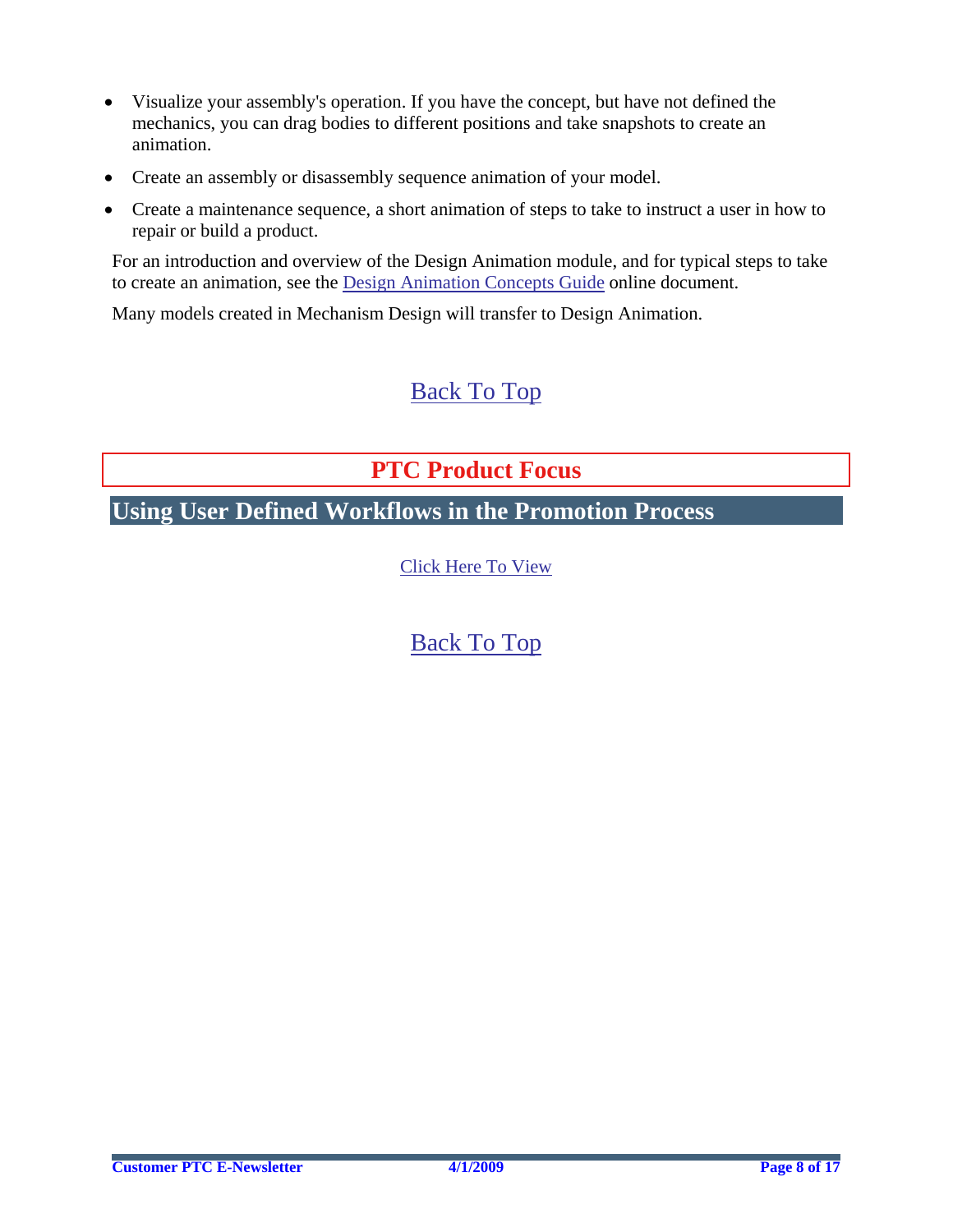# **Tips of the Month**

# <span id="page-8-0"></span>**Collaborating with 3D PDF Files**

### **To Export a Model as a U3D Graphic in a PDF File**

- 1. In a model, click **File** > **Save a Copy**. The **Save a Copy** dialog box opens.
- 2. Select **PDF U3D** (\*.pdf) in the **Type** box. The Pro/ENGINEER drawing name without the extension appears in the **New Name** box.

| Save a Copy                                                                                |                                                     |                     |                    |                             |
|--------------------------------------------------------------------------------------------|-----------------------------------------------------|---------------------|--------------------|-----------------------------|
| $+$<br>« User Profiles > rbutcher.PTCNET > My Documents ><br>Search<br>۰                   |                                                     |                     |                    |                             |
| <b>Til</b> Tools ~<br>ि<br>$\mathbb{H}$ Views $\sim$<br>$\blacksquare$ Organize $\backsim$ |                                                     |                     |                    |                             |
| Common Folders                                                                             |                                                     | My Received Files   | bompart1.prt       | prt0002.prt                 |
| <b>B</b> Desktop                                                                           |                                                     | My Scans            | bompart2.prt       | prt0004.prt                 |
| © My Documents                                                                             |                                                     | My Videos           | box.prt            | prt0005.prt                 |
|                                                                                            |                                                     | My Virtual Machines | compare.prt        | prt0006.prt                 |
| Working Directory                                                                          |                                                     | My Webs             | corner_cabinet.prt | sec_view.prt                |
| <b>RE</b> Network Neighborhood                                                             |                                                     | My eBooks           | disc.prt           | small_cabinet.prt           |
| Favorites                                                                                  |                                                     | PTC Value Roadmap   | familypart_t1.prt  | standardpart_t1.prt         |
|                                                                                            |                                                     | Preston             | familypart_t2.prt  | standardpart_t2.prt         |
|                                                                                            |                                                     | <b>Byan</b>         | form_a.prt         | winchester_building_layout. |
|                                                                                            |                                                     | Snaglt Catalog      | heward.prt         |                             |
|                                                                                            |                                                     | <b>Com</b> TomTom   | large_cabinet.prt  |                             |
|                                                                                            |                                                     | <b>D</b> D Updater5 | mike_screw.prt     |                             |
|                                                                                            |                                                     | <b>MebEx</b>        | nauyokas.prt       |                             |
|                                                                                            |                                                     | $\mathbb{Z}^n$      | plate1.prt         |                             |
|                                                                                            |                                                     | <b>a</b> sample     | prt0001.prt        |                             |
| <b>Folder Tree</b>                                                                         |                                                     | K.                  | Ш                  |                             |
| Model Name PRT0006.PRT                                                                     |                                                     |                     |                    | $\ddot{\phantom{1}}$        |
| New Name                                                                                   |                                                     |                     |                    |                             |
| Type                                                                                       | Part (*.prt)                                        |                     |                    |                             |
|                                                                                            | Shrinkwrap                                          |                     |                    |                             |
|                                                                                            | ACIS File (*.sat)                                   |                     |                    |                             |
|                                                                                            | Parasolid (".x_t)                                   |                     |                    |                             |
| and the purp<br>PDF U3D f".pdf                                                             |                                                     |                     |                    |                             |
|                                                                                            | upp is low                                          |                     | Ņ٤                 |                             |
|                                                                                            | ProductView (*.ed)                                  |                     | PDF U3D (*.pdf)    |                             |
|                                                                                            | ProductView [".pvs]                                 |                     |                    |                             |
|                                                                                            | ProductView (*.pvz)                                 |                     |                    |                             |
|                                                                                            |                                                     |                     |                    |                             |
|                                                                                            | ProductView (".edz)<br>TIFF (*.tif)<br>JPEG (*.jpg) |                     |                    |                             |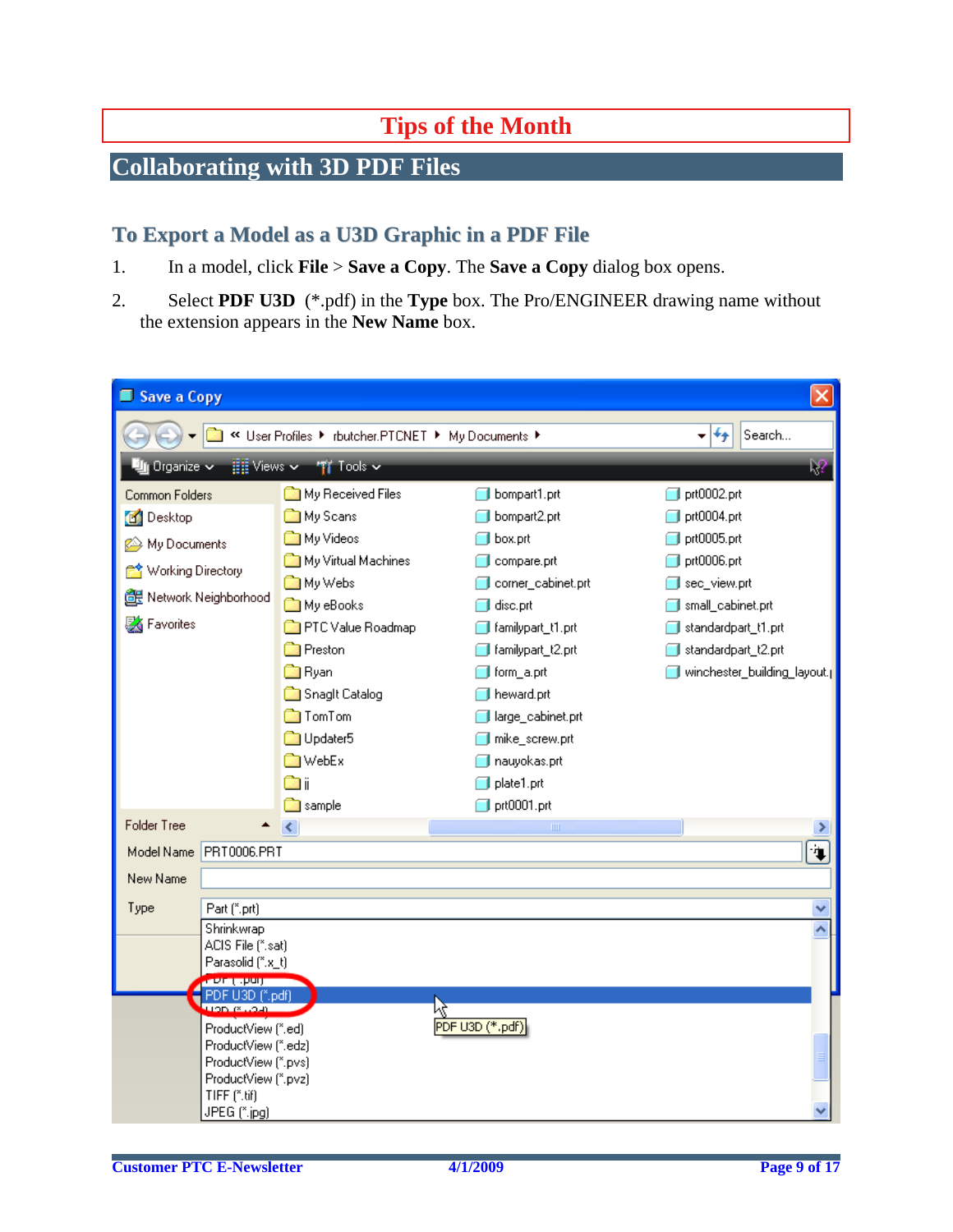- 3. Accept the default name or type a different one.
- 4. Click **OK**. The **PDF Export Settings** dialog box opens.

| PDF U3D Export Settings                                                                                                                 |                   |  |                                  |                                             |
|-----------------------------------------------------------------------------------------------------------------------------------------|-------------------|--|----------------------------------|---------------------------------------------|
| General                                                                                                                                 |                   |  | Content   Security   Description |                                             |
| Page<br>Size<br>Units<br><b>Height</b>                                                                                                  | A<br>Inch<br> 0.0 |  | ⊙ Portrait<br>Margin<br>Top      | Orientation<br>$\bigcirc$ Landscape<br> 0.0 |
| Width                                                                                                                                   | 10.0              |  | Left                             | 0.0                                         |
| Display<br>Background color<br>CAD Optimized Lights<br>Lighting<br>Solid<br>Rendering style<br>$\boxed{\mathsf{v}}$ Add views from file |                   |  |                                  |                                             |
| Open file in Acrobat Reader                                                                                                             |                   |  |                                  |                                             |
|                                                                                                                                         |                   |  |                                  | OΚ<br>Cancel                                |

- 5. Click the **General** tab to set the following options:
	- **Page**—Sets page size to a standard or variable height and width.

**Note:** The Pro/ENGINEER model graphic is sized to fit on the selected page size within the user-defined margins.

- **Orientation**—Sets the file orientation to **Landscape** or **Portrait**.
- **Margin**—Specifies top and left margins.
- **Display**—Controls background color, lighting, and render style.
- 6. Click the **Security** tab to set the following options: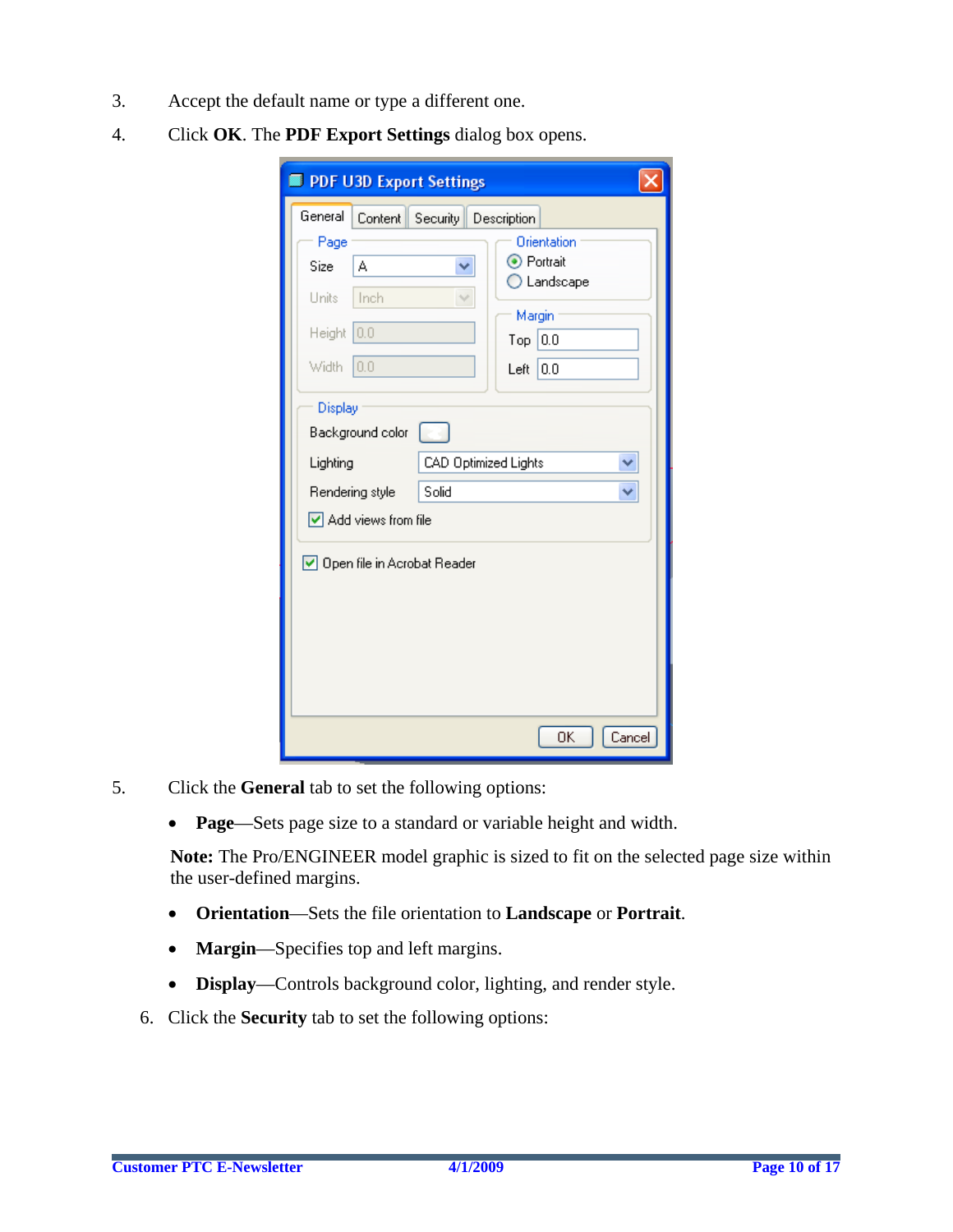| PDF U3D Export Settings                                                                                                                                                   |  |  |  |
|---------------------------------------------------------------------------------------------------------------------------------------------------------------------------|--|--|--|
| Security<br><b>Conter</b><br>General   <br>escription                                                                                                                     |  |  |  |
| Require a password to open the document                                                                                                                                   |  |  |  |
| Password<br>Confirm                                                                                                                                                       |  |  |  |
| Restrict Viewer Operations                                                                                                                                                |  |  |  |
| <b>High Resolution</b><br>Allow Printing<br>M                                                                                                                             |  |  |  |
| Allow changing the document                                                                                                                                               |  |  |  |
| ⊙ None<br>Filling in form fields and signing<br>Inserting, deleteing and rotating pages<br>Commenting, filling in form fields, and signing<br>Any except extracting pages |  |  |  |
| $\vert \mathbf{v} \vert$ Enable copying of text, images, and other content<br>Enable text access for screen reader devices for<br>v<br>the visually impaired              |  |  |  |
| Confirm<br>Master Password                                                                                                                                                |  |  |  |
| OΚ<br>Cancel                                                                                                                                                              |  |  |  |

- Click **Require a password to open the document** to restrict access to the file.
- Type a password and confirm it.
- Click **Restrict Viewer Operations** to limit changes a person viewing the document can make.
- Select **High Resolution** or **Low Resolution** printing.
- Click **Allow Changing the document** and Select one of the following security levels: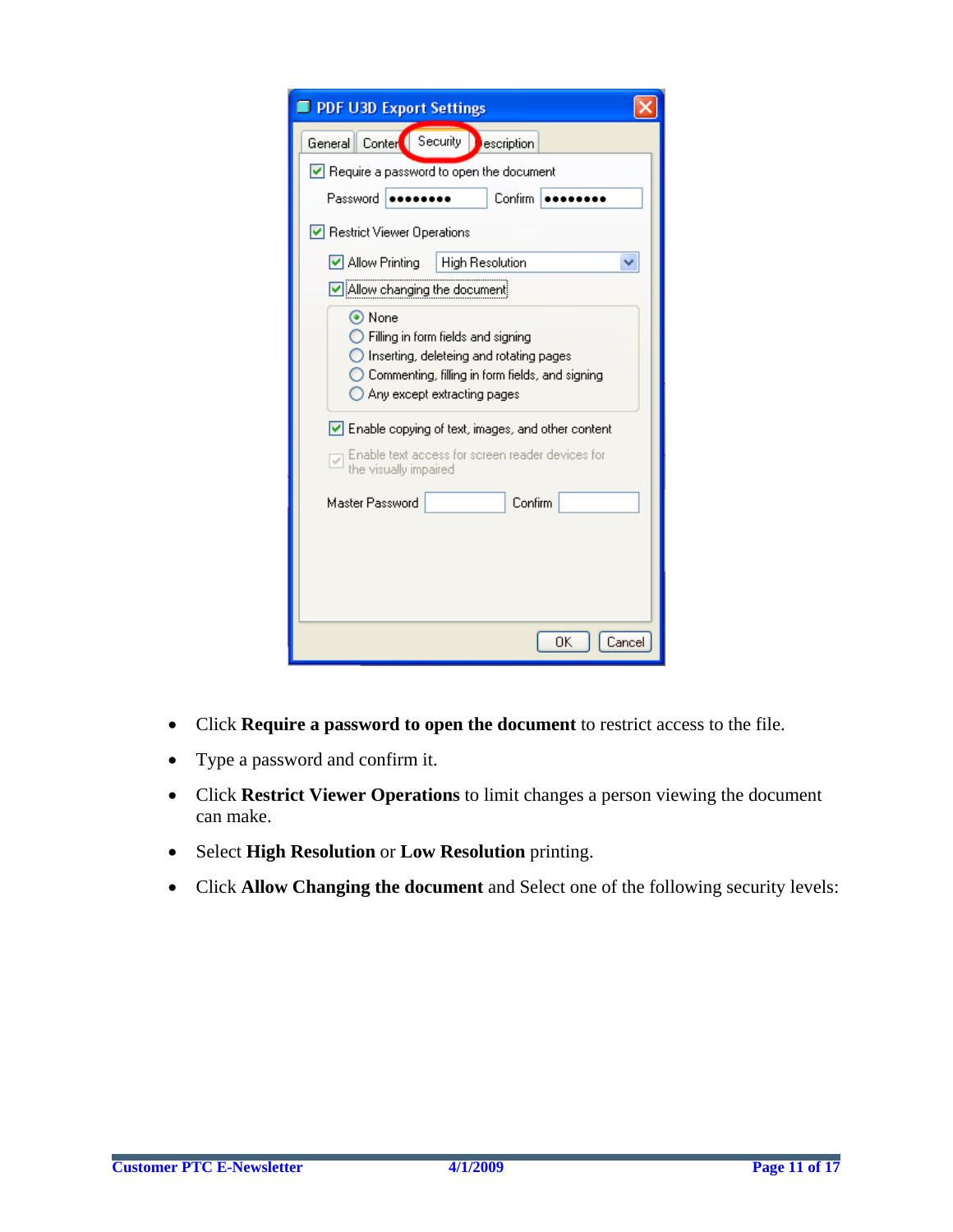| <b>Security Level</b>                              | <b>Possible Actions</b>                                                                         |
|----------------------------------------------------|-------------------------------------------------------------------------------------------------|
| <b>None</b>                                        | View the document (default)                                                                     |
| Filling in form fields and signing                 | Fill in form fields, create templates, and<br>add a digital signature                           |
| Inserting, deleting and rotating pages             | Insert, delete, and rotate pages, create<br>bookmarks and thumbnails                            |
| Commenting, filling in form fields, and<br>signing | Add or edit comments, fill in form fields,<br>create template pages, add a digital<br>signature |
| Any except extracting pages                        | All except extract document content                                                             |

- Type a password in the **Master Password** box and confirm it.
	- 7. On the **Description** tab, type document information in the **Title**, **Author**, **Subject**, and **Keywords** boxes.

|          | PDF U3D Export Settings              |  |
|----------|--------------------------------------|--|
|          | General Content Security Description |  |
| Title    |                                      |  |
| Author   |                                      |  |
| Subject  |                                      |  |
| Keywords |                                      |  |
|          |                                      |  |
|          |                                      |  |
|          |                                      |  |
|          |                                      |  |
|          |                                      |  |
|          |                                      |  |
|          |                                      |  |
|          |                                      |  |
|          |                                      |  |
|          |                                      |  |
|          |                                      |  |
|          |                                      |  |
|          |                                      |  |
|          | 0K<br>Cancel                         |  |

8. Click **OK**. The model is exported.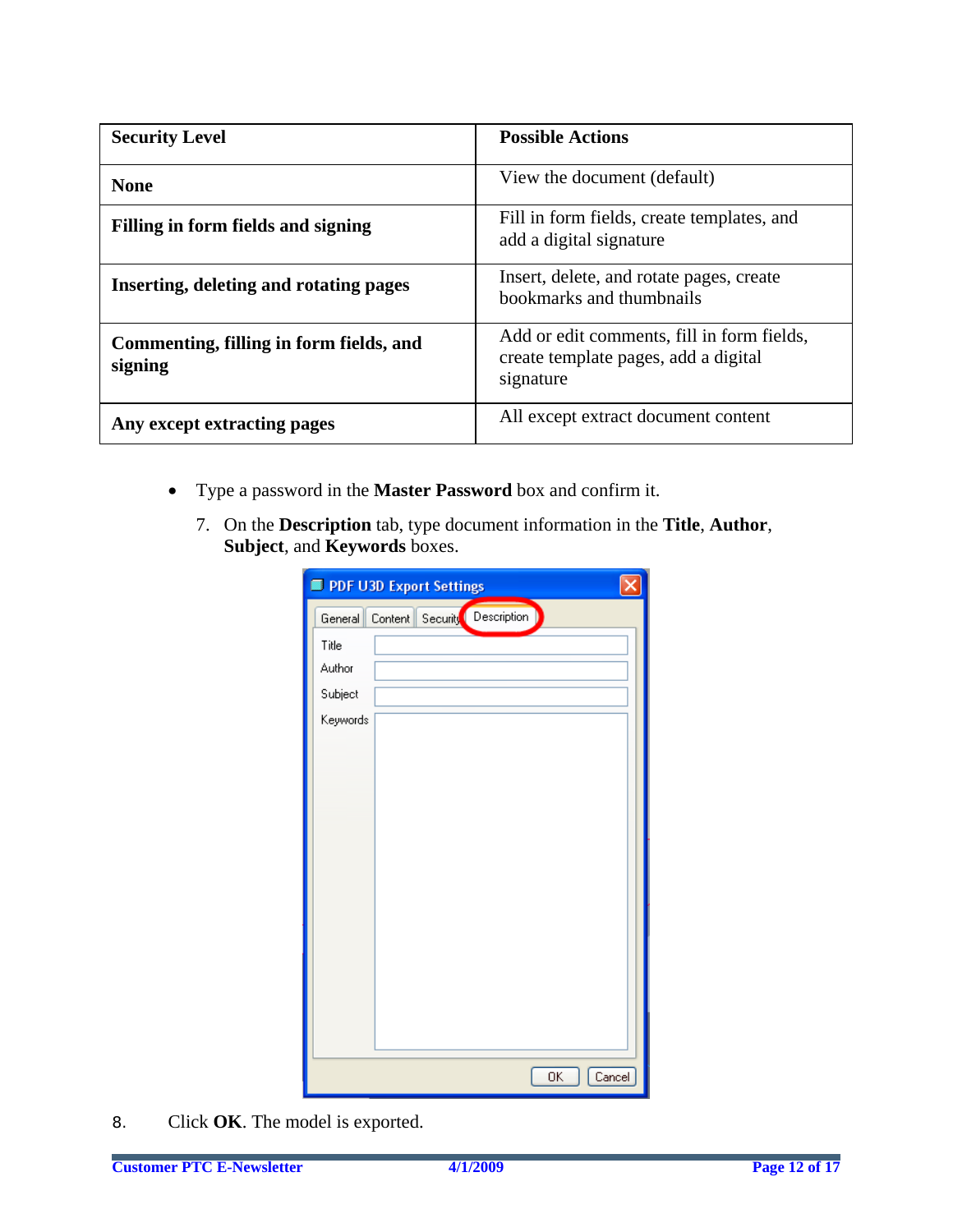- a.  $-80 - 99 - 90$
- <span id="page-12-0"></span>9. The PDF file can now be opened in Acrobat Reader as shown below.

10. Now you can use Acrobat Reader to collaborate in the data. You can spin, rotate, pan, and zoom to manipulate the orientation of the model. You can investigate the structure of the assembly, and use the predefined orientations from ProEngineer to position the model for viewing.

11. Try out the many other capabilities that are part of this 3D PDF.

### [Back To Top](#page-0-0)

### **Tips of the Month**

**Selecting Promotion Task Participants From User Defined Roles** 

[Click Here To View](http://members.shaw.ca/jpeng/newsletter/PTC_Technical_Specialists_E-Newsletter_2009_04_enterprise.pdf)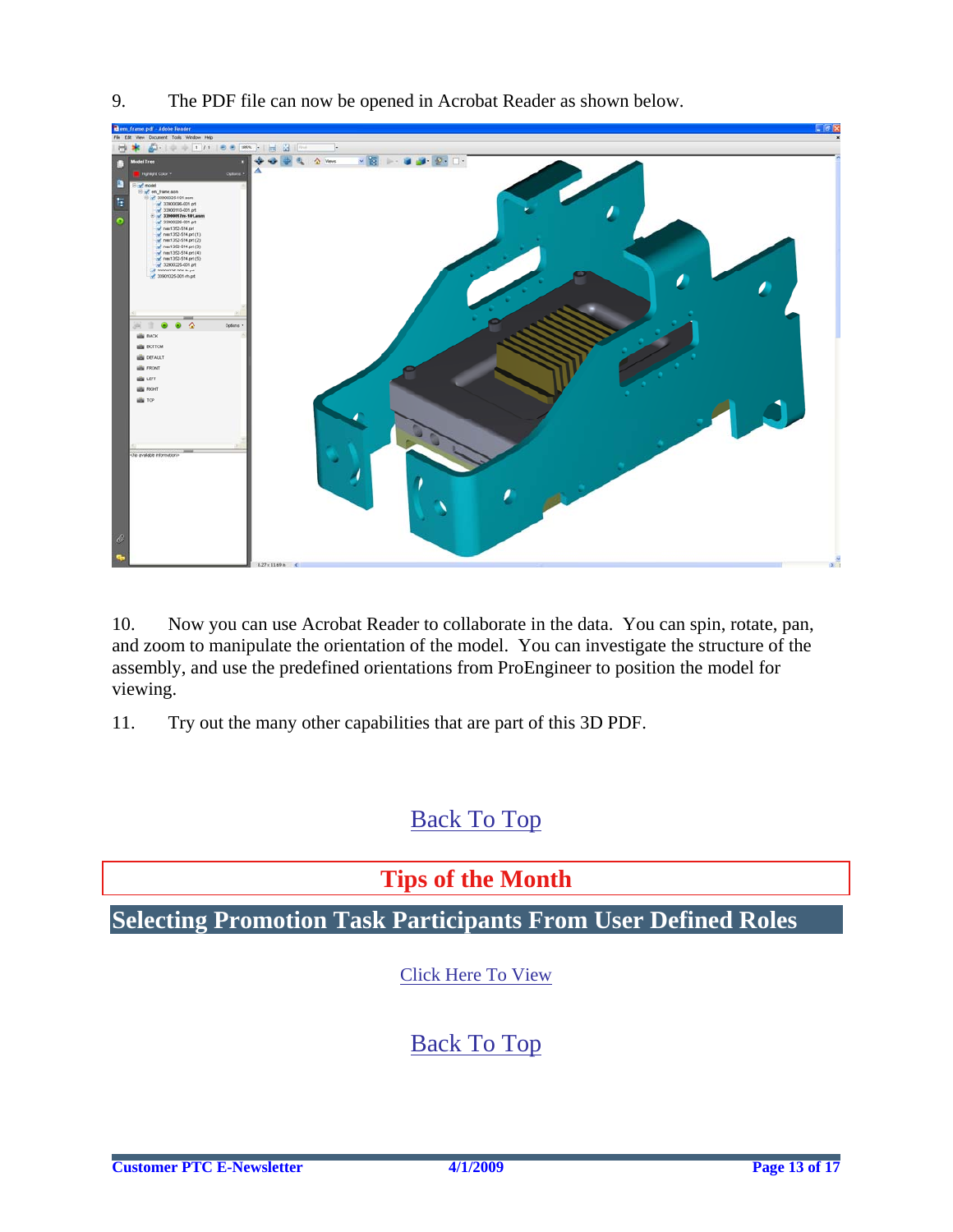### **Announcements**

### <span id="page-13-0"></span>Educational Resource Library

Learn things you always wanted to do - but didn't know you could.

This one stop educational resource library will help you learn more about PTC Solutions and provide you with technical materials developed by the product experts to help you become more productive.

Get tutorials, how-to videos and expert advice for:

- **Pro/ENGINEER** 
	- **EXECONCEPT** Conceptual and Industrial Design
	- **•** Detailed Design
	- **Simulation/Analysis**
	- Production
	- Design Collaboration
- Windchill PDMLink
- Windchill ProjectLink
- Pro/INTRALINK
- PTC Online Tools

Check out the [Educational Resource Library](http://www.ptc.com/community/proewf/newtools/tutorials.htm) today.

#### PTC Tips & Techniques Newsletter Archives

Miss an issue! Can't find that awesome technique you read about? Fear not, you can click on the link below and go through our Customer PTC E-Newsletter archives.

#### [Click Here To Access](http://www.ptc.com/carezone/archive/index.htm)

It's better than finding the Ark of the Covenant!

#### PTC Tips & Techniques Webcasts: Work Smarter. Not Harder.

Click below to see regularly scheduled Tips & Techniques technical Webcasts that are designed to provide you with the most popular time-saving tricks that Pro/ENGINEER users of all skill levels will find useful. Get more out of your maintenance dollars!

[Tips & Techniques: Work Smarter Not Harder!](http://www.ptc.com/appserver/it/icm/cda/template_lib/events/series.jsp?&im_dbkey=11442&icg_dbkey=141)

#### **E-PROFILES IS HERE!!**

We have been eagerly anticipating the debut of the new electronic version of Profiles Magazine and now it is here! This new web site will supplement the print edition of the magazine and will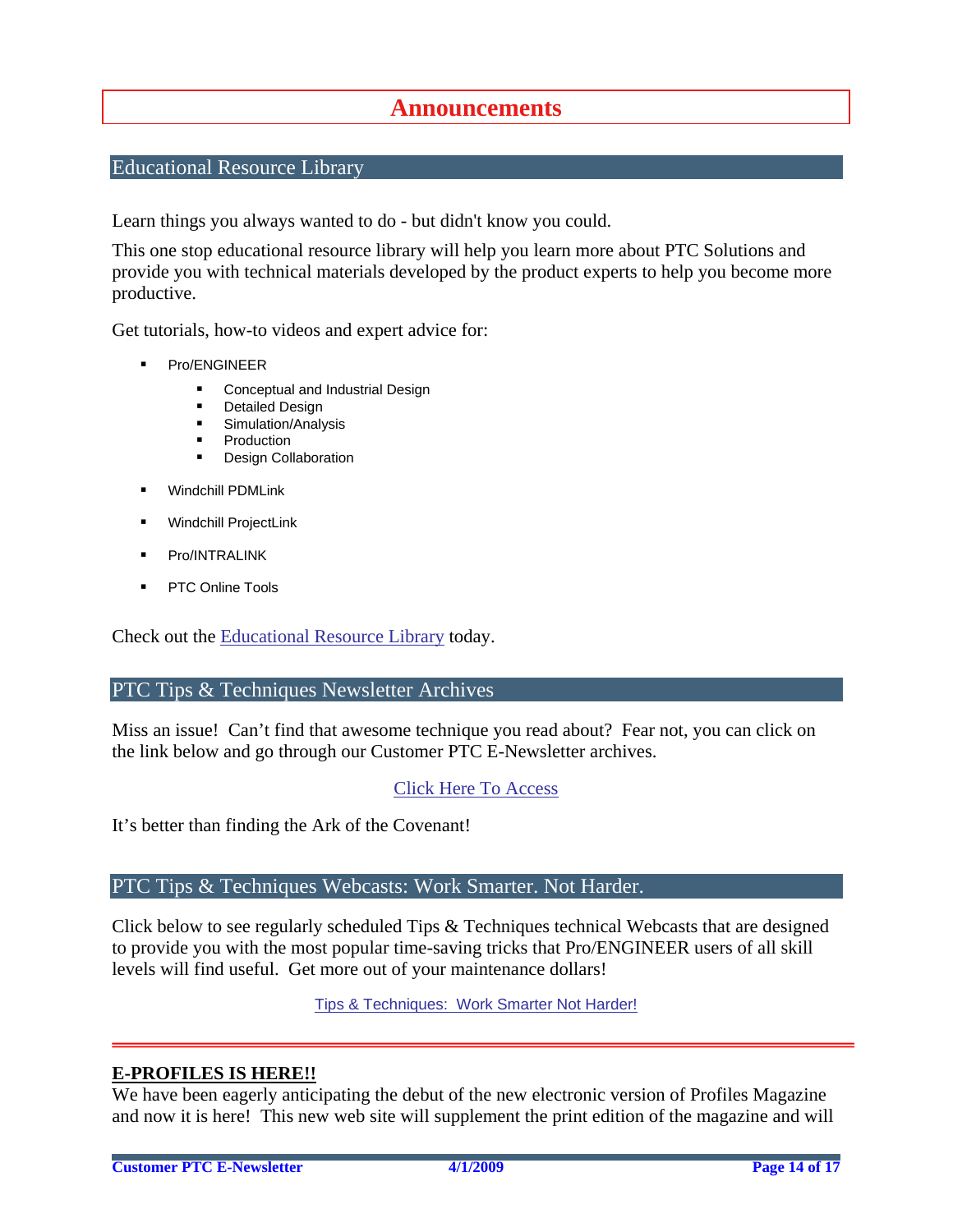provide new useful features not feasible with paper media. e-Profiles will provide you with 24x7, worldwide access to key information previously available exclusively in the print version. "Tips & Tricks," a popular feature pioneered by Pro/USER, has also moved to the web and will be expanded as the site matures.

Please take a few minutes to check out this new web site. We don't think you will be disappointed.

<http://profilesmagazine.com/>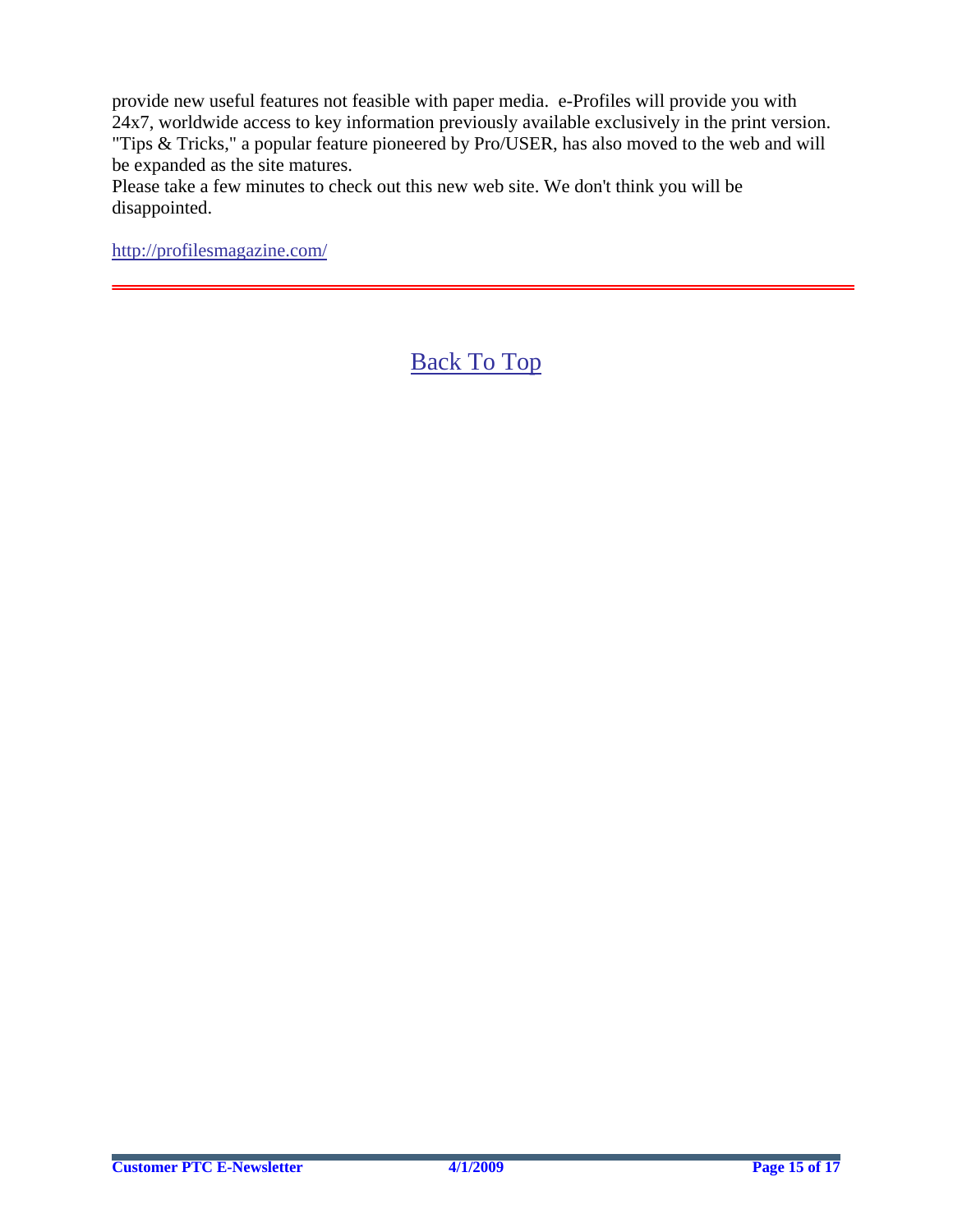# **Upcoming Events & Training Class Schedules**

<span id="page-15-0"></span>

| Upcoming, 2009       | Your local Pro/Engineer User Groups<br>http://www.ptcuser.org/rugs/ |
|----------------------|---------------------------------------------------------------------|
| June $7 - 10$ , 2009 | Orlando, FL USA<br>PTC/USER World Event<br>http://www.ptcuser.org/  |

#### Events

Our seminars and conferences seek to provide you with relevant information regarding product development trends in your industry as well as innovative software learning experiences. Think of them as a constructive day off where you can share experiences and swap ideas with your peers.

If you can't manage to get away, we'll bring it to you. Check back often for regularly scheduled live webcast events.

#### [You're Invited to Attend…](http://www.ptc.com/company/news/events/index.htm)

Please visit the [PTC Education Services](http://www.ptc.com/services/edserv/) website for the latest training information including course descriptions, schedules, locations, and pricing.

• Attend a course at any PTC Center and receive a free copy of Pro/ENGINEER Wildfire Student Edition!

<http://www.ptc.com/services/edserv/index.htm>

#### Live Instructor-Lead Virtual PTC Training Courses

Virtual Classrooms provide interactive learning with a trained PTC instructor in convenient and manageable sessions that last approximately 4 hours over a series of days. It's easy to join a class right from your desk using a phone or voice-over IP technology.

Sessions are performed just like a traditional ILT (including interactive exercises where you and the instructor can work on lab exercises together) and feature some of our most popular ILT courses. These sessions cover the exact same material as the traditional ILT in-center courses. Also look for some of our most frequently requested mini-topics delivered in the same format that are only an hour - two hours in duration.

If you have any questions about these sessions or would like to see getting other courses, not on this list, on the schedule please feel free to contact me for more details. They are a great way to bring training to you without you having to worry about location or being out from work for long stretches.